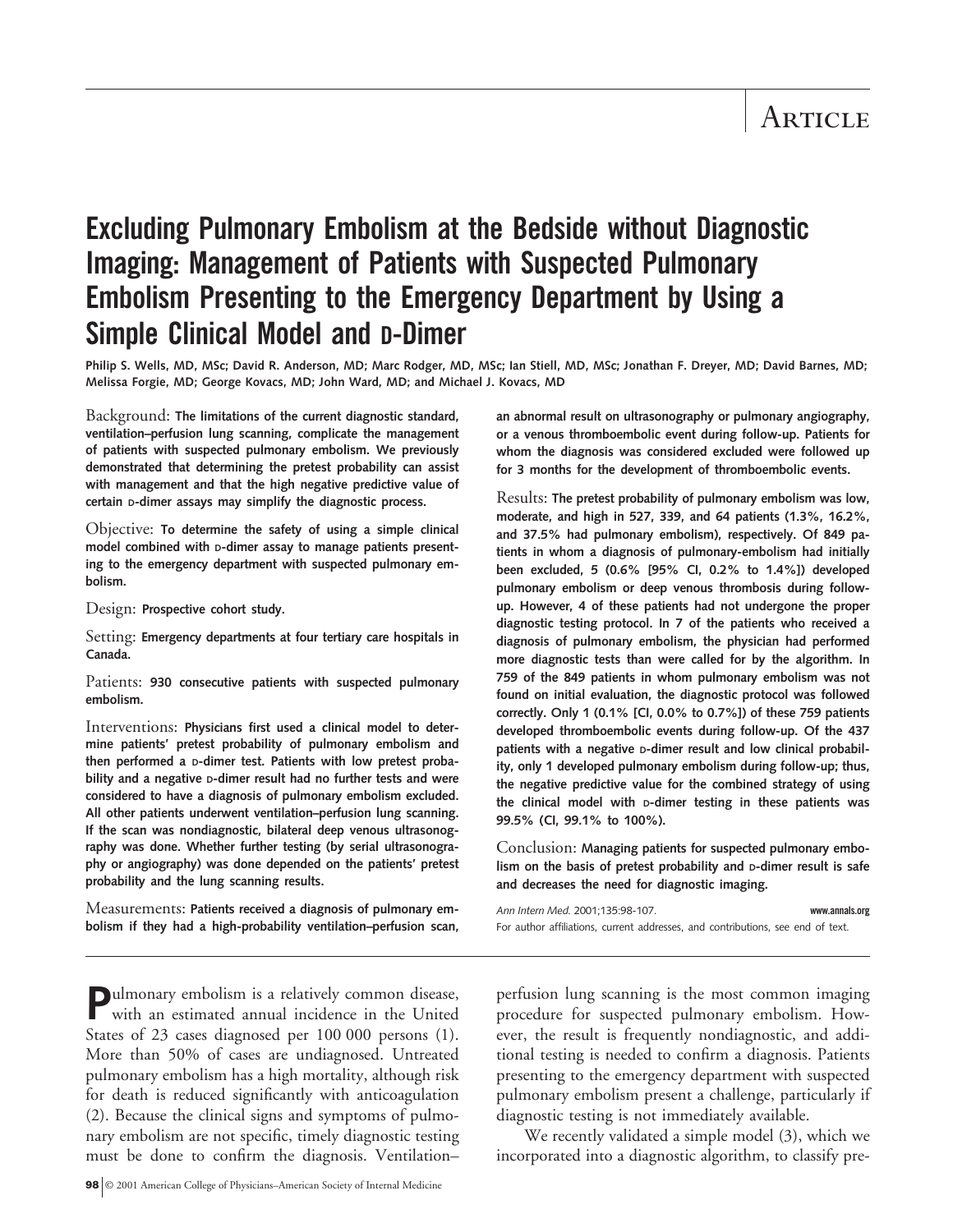test probability of pulmonary embolism by using clinical findings along with results on electrocardiography and chest radiography. We had not tested our model or the diagnostic algorithm in an emergency department setting. Another diagnostic test, D-dimer assay, may be useful in patients with suspected pulmonary embolism, but experience with this test to exclude pulmonary embolism diagnoses in an emergency department has been limited (4). In the current study, we used a diagnostic algorithm based on our clinical model and a non–enzyme-linked immunosorbent D-dimer assay in patients presenting to emergency departments with suspected pulmonary embolism. We sought to 1) demonstrate the safety of excluding the diagnosis of pulmonary embolism in an emergency department using diagnostic algorithms that were based on pretest probability and Ddimer assay results and 2) confirm the reliability of the pretest probability clinical model and D-dimer testing for pulmonary embolism in an emergency department.

# **METHODS**

# **Patients**

Data for this study were collected from September 1998 to September 1999 at four participating medical centers in Canada: The Ottawa Civic Hospital, Ottawa, Ontario; the London Health Sciences Centre, London, Ontario; the Queen Elizabeth II Health Sciences Centre, Halifax, Nova Scotia; and St. Paul's Hospital, Vancouver, British Columbia. The study was approved by the ethics review committees at each of the institutions.

Consecutive patients presenting to the emergency departments of the participating centers were eligible if they had suspicion of pulmonary embolism with symptoms for less than 30 days and were experiencing acute onset of new or worsening shortness of breath or chest pain. Exclusion criteria were 1) suspected deep venous thrombosis of the upper extremity as a likely source of pulmonary embolism, 2) no symptoms of pulmonary embolism within 3 days of presentation, 3) anticoagulant therapy for more than 24 hours, 4) expected survival time less than 3 months, 5) contraindication to contrast media, 6) pregnancy, 7) geographic inaccessibility precluding follow-up, or 8) age younger than 18 years.

# **Interventions**

After giving informed consent, patients were evaluated by 1 of 43 emergency department physicians, who used a simple clinical model to determine the clinical

**www.annals.org** 17 July 2001 Annals of Internal Medicine Volume 135 • Number 2 99

probability of pulmonary embolism (5). The physician assigned points for the following: clinical signs and symptoms of deep venous thrombosis (objectively measured leg swelling and pain with palpation in the deepvein region), 3.0 points; heart rate higher than 100 beats/min, 1.5 points; immobilization (bedrest, except to access the bathroom, for  $\geq$ 3 consecutive days) or surgery in the previous 4 weeks, 1.5 points; previous objectively diagnosed deep venous thrombosis or pulmonary embolism, 1.5 points; hemoptysis, 1.0 point; malignancy (patients with cancer who were receiving treatment, those in whom treatment had been stopped within the past 6 months, or those who were receiving palliative care), 1.0 point; and pulmonary embolism as likely as or more likely than an alternative diagnosis, 3.0 points (5). For the final variable, which was not strictly defined, physicians were told to use the clinical information (obtained by history and physical examination), along with results on chest radiography, electrocardiography, and whatever blood tests were considered necessary to diagnose pulmonary embolism. The pretest probability of pulmonary embolism was considered low in patients whose score was less than 2.0, moderate in patients whose score was at least 2.0 but no higher than 6.0, and high in patients whose score was greater than 6.0.

The SimpliRED whole-blood agglutination D-dimer test (AGEN Biomedical, Ltd., Brisbane, Australia) was performed on citrated blood samples in a local coagulation laboratory. In all patients, the D-dimer test was performed only after the clinical model had been applied and the resultant probability had been recorded. Patients were to be managed as outlined in **Figure 1**. Pulmonary embolism was considered excluded if the patient had been assigned a low clinical pertest probability and had a negative result on D-dimer testing; no imaging procedures were performed in these patients. All other patients had ventilation–perfusion lung scanning. For patients who presented outside normal working hours (between 3:30 p.m. and 7:00 a.m.), a therapeutic dose (200 U/kg of body weight) of the low-molecularweight heparin Dalteparin (Pharmacia-Upjohn, Mississauga, Ontario, Canada) was given subcutaneously, and diagnostic testing was done in the next 18 hours (6). Dalteparin was given to these patients only after the clinical model was applied and D-dimer testing was done.

Ventilation–perfusion scans were interpreted by nuclear medicine physicians who had no knowledge of the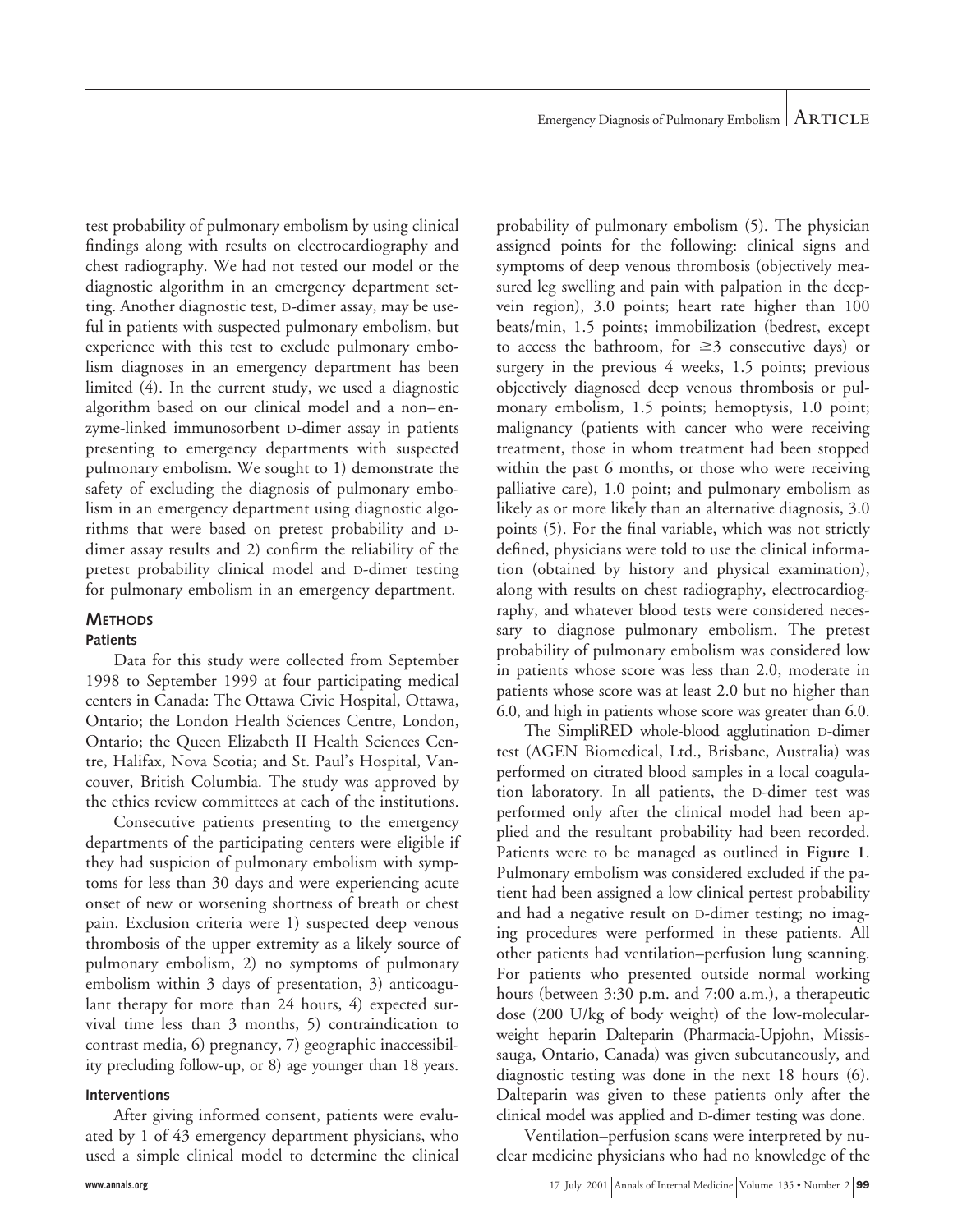

*Figure 1.* **Diagnostic algorithm for initial evaluation of patients with suspected pulmonary embolism.**

Plus and minus signs indicate positive and negative test results, respectively. DVT = deep venous thrombosis; PE = pulmonary embolism; VQ = ventilation–perfusion lung scan.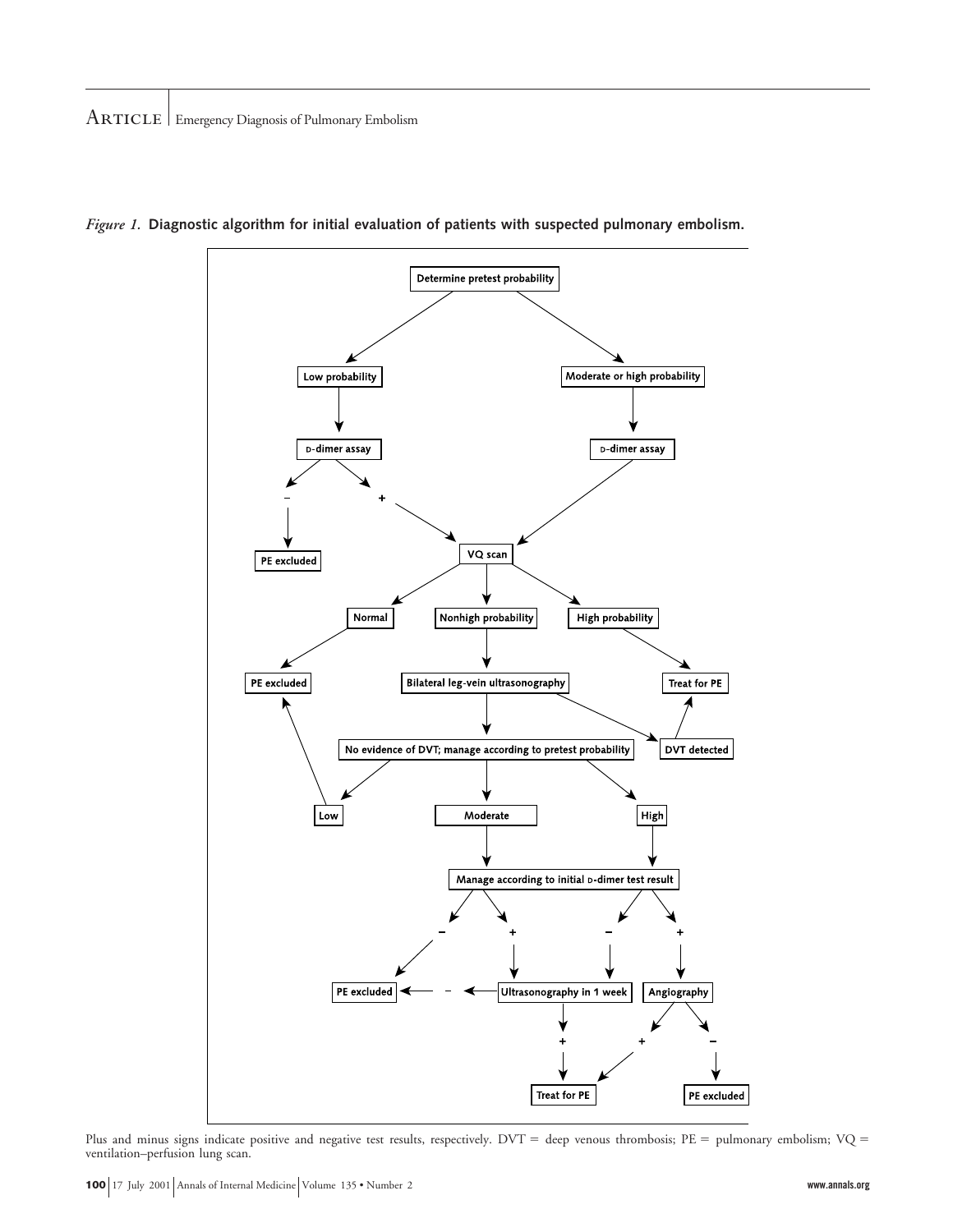clinical model outcome or D-dimer result. The scan interpretations were used to determine patient management. Ventilation–perfusion scans were interpreted as 1) normal, if no perfusion defects were found, 2) high probability, if at least one segmental (or larger) perfusion defect with normal ventilation or at least two large subsegmental perfusion defects  $($ >75% of a segment) with normal ventilation were found, or 3) nondiagnostic, if ventilation–perfusion defects were detected but did not meet the criteria for high probability (7). A lung-segment reference chart was used to interpret ventilation–perfusion scans (8). Compression ultrasonography, when indicated, was performed on both lower extremities from the common femoral vein to the trifurcation of the calf veins, but the calf veins were not examined. Lack of vein compressibility was diagnostic of deep venous thrombosis (9). In patients with a history of deep venous thrombosis, diagnosis of recurrent thrombus required 1) the noncompressibility on ultrasonography to be in the previously uninvolved extremity or in an area previously unaffected by thrombus or 2) the clot diameter to be more than 4 mm greater than on previous measurement (10). In patients with previous pulmonary embolism, only new defects were considered. Patients were considered to have pulmonary embolism if they had abnormal results on ultrasonography or angiography, a high-probability result on ventilation–perfusion scan, or a venous thromboembolic event during the 3-month follow-up. In all other patients, a diagnosis of pulmonary embolism was considered excluded.

## **Treatment and Follow-up**

Anticoagulant therapy was withheld in patients in whom a diagnosis of pulmonary embolism was excluded. These patients were given instruction cards and were directed to return at once if they developed new or worsening symptoms or signs suggesting pulmonary embolism or deep venous thrombosis. If at any time venous thromboembolism (deep venous thrombosis or pulmonary embolism) was suspected, patients were studied by using a standardized approach (3). Diagnoses of deep venous thrombosis and pulmonary embolism were excluded if results on ultrasonography and ventilation– perfusion scanning, respectively, were normal. Pulmonary embolism was diagnosed if a new ventilation– perfusion scan showed high probability, and deep venous thrombosis was diagnosed if results on ultra-

sonography were abnormal. Patients with nondiagnostic scans and equivocal ultrasonography results had goldstandard testing—pulmonary angiography and venography, respectively; the results were evaluated according to previously defined criteria (3). After 3 months, patients were followed up for development of thromboembolic events at a return appointment or by telephone contact. A committee blinded to all patient variables adjudicated suspected outcome events during follow-up.

### **Statistical Analysis**

Our primary outcome was the proportion of patients who had a venous thromboembolic event during 3-month follow-up among patients in whom the diagnosis of pulmonary embolism had been excluded before follow-up (**Figure 1**). We and other authors have used this type of outcome in previous studies (3, 11, 12). Our primary analysis was an intention-to-treat analysis of all enrolled patients. We also planned a secondary analysis to evaluate the safety of our strategy in patients in whom the diagnostic algorithm was followed correctly. Because the SimpliRED test can rule out thromboembolism by yielding a negative result, we could also determine the negative predictive values of the D-dimer results in the three pretest-probability groups by determining thromboembolic event rates during the entire study period in those with negative D-dimer results. Before calculating the negative predictive values, we computed the total number of venous thromboembolic events diagnosed during the initial study period (the study period from presentation to follow-up) or follow-up to determine the overall event rates. Then, we determined the negative predictive value by dividing the number of patients with no diagnosis of venous thromboembolism by the number of patients with a negative D-dimer result. We calculated 95% CIs from the binomial distribution. For other secondary analyses, we compared the rates of pulmonary embolism between patients according to the pretest probability by using a  $3 \times 2$  chi-square test and compared the proportion of patients requiring imaging tests to the proportion in our previous study (3).

We hypothesized that by combining the pretest clinical probability of pulmonary embolism with results on D-dimer testing, we could do fewer diagnostic tests in patients presenting with suspected pulmonary embolism in the emergency department and thus make the diagnostic approach simpler and less costly. We based our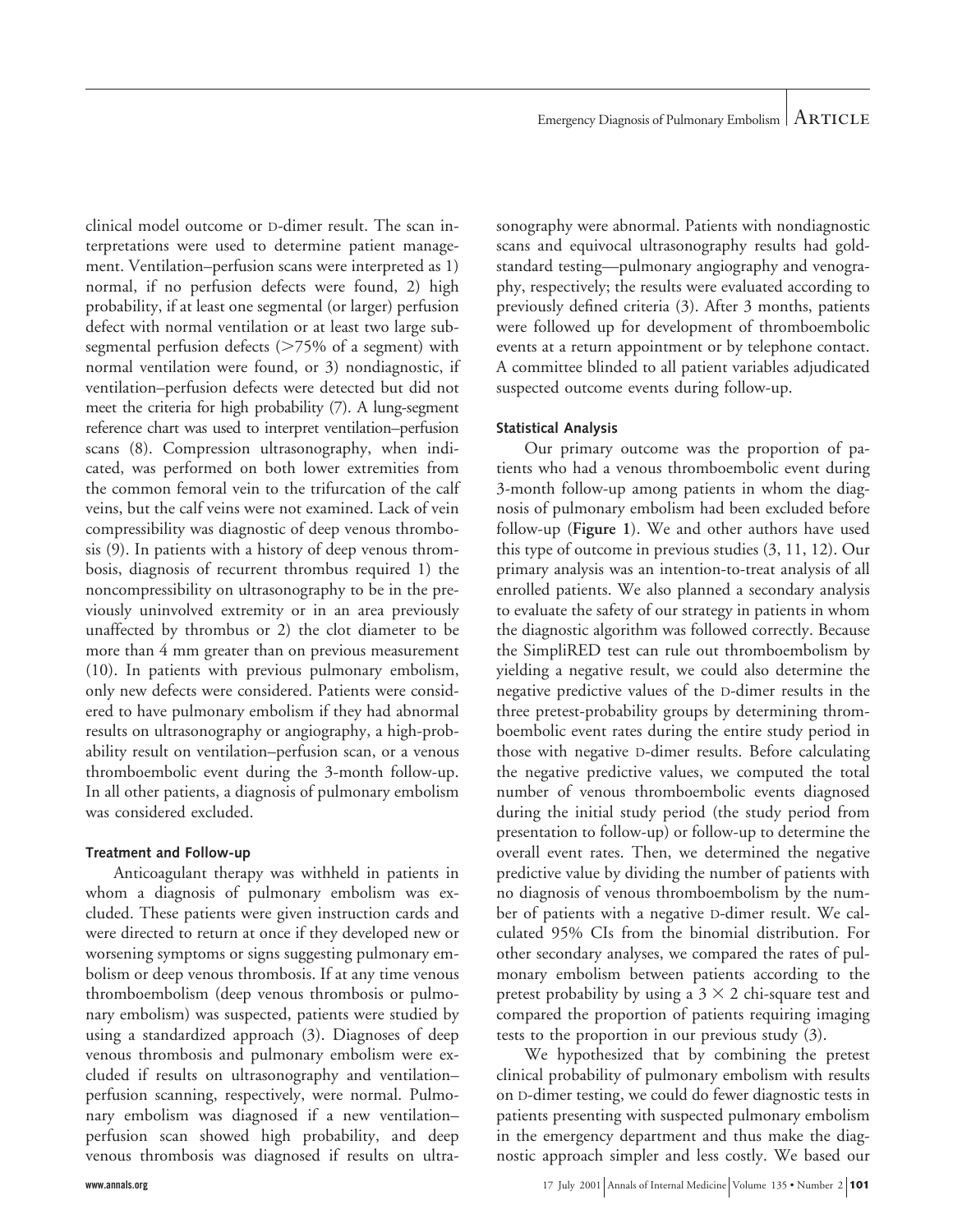| Characteristic                        | <b>Total Patients</b><br>$(n = 30)$ | Patients with Pulmonary<br>Embolism $(n = 86)$ | <b>Patients without Pulmonary</b><br>Embolism ( $n = 844$ ) |
|---------------------------------------|-------------------------------------|------------------------------------------------|-------------------------------------------------------------|
| Mean age $\pm$ SD (range), y          | $50.5 \pm 18.4$ (16-93)             | $55.5 \pm 17.0$ (20-92)                        | $50.0 \pm 18.4$ (16-93)                                     |
| Men/women, n/n                        | 347/583                             | 46/40                                          | 301/543                                                     |
| Mean duration of symptoms $\pm$ SD, d | $3.2 \pm 5.2$                       | $4.0 \pm 5.5$                                  | $3.2 \pm 5.2$                                               |
| Cancer, $n$ $(\%)$                    | 67(7.2)                             | 19(21.3)                                       | 48 (5.7)                                                    |
| Surgery, $n$ (%)*                     | 78 (8.4)                            | 17(19.1)                                       | 60(7.1)                                                     |
| Immobilized, $n$ (%)*                 | 71(7.6)                             | 10(11.2)                                       | 61(7.2)                                                     |
| $D$ -dimer assay result, n            |                                     |                                                |                                                             |
| Positive                              | 250                                 | 66                                             | 184                                                         |
| Negative                              | 675                                 | 18                                             | 657                                                         |
| Not tested                            | 5                                   | 2                                              | 3                                                           |

|  |  | Table 1. Demographic Characteristics of Patients |  |  |
|--|--|--------------------------------------------------|--|--|
|--|--|--------------------------------------------------|--|--|

\* Within the previous 4 weeks.

sample size calculation on achieving a narrow 95% CI around the expected 3-month thromboembolic event rate in patients in whom pulmonary embolism had been excluded during the initial study period (before followup). On the basis of previous studies, we projected that the addition of the D-dimer test to the algorithm would result in a similar proportion of patients with venous thrombosis in follow-up (0.4%), with the added advantage of requiring fewer diagnostic imaging tests (3, 11). We chose an upper-range 95% CI of 1%, which required a sample size of 930 to test the safety of our strategy with respect to 3-month event rates. Analyses were done by using SPSS software, version 10.0 for Windows (SPSS, Inc., Chicago, Illinois).

#### **Role of the Funding Source**

The funding source had no role in the collection, analysis, and interpretation of the data or in the decision to submit the paper for publication.

#### **RESULTS**

A total of 946 consecutive, symptomatic patients were evaluated. Sixteen patients were lost to follow-up because of relocation outside the study region. Our analysis comprised data on the remaining 930 patients, who had a mean ( $\pm$ SD) age of 50.5  $\pm$  18.4 years and mean symptom duration of  $3.2 \pm 5.2$  days. Eighty-six (9.5%) [95% CI, 7.5% to 11.3%]) of these 930 patients received a diagnosis of pulmonary embolism during the entire study period. In the patients in whom diagnostic imaging was indicated, pulmonary embolism occurred in 16.9%. **Table 1** shows other demographic data for the participants according to diagnosis of pulmonary embolism. **Figure 2** outlines the outcomes of the diagnostic algorithm. The initial pretest probabilities were determined, according to the clinical model, to be high in 64 patients (7%), moderate in 339 patients (36%), and low in 527 patients (57%). Including follow-up events, pulmonary embolism was diagnosed in 24 of 64 (40.6% [CI, 28.7% to 53.7%]) patients with high pretest probability, 55 of 339 (16.2% [CI, 12.5% to 20.6%]) patients with moderate pretest probability, and 7 of 527 (1.3% [CI, 0.5% to 2.7%]) patients with low pretest probability. The difference in the prevalence of pulmonary embolism among the three pretest-probability groups was statistically significant  $(P < 0.001)$ .

In the intention-to-treat analysis, 81 patients initially received a diagnosis of pulmonary embolism (6 of 527, 52 of 339, and 23 of 64 patients with low, moderate, and high probability, respectively). Among the 81 patients who received diagnoses of pulmonary embolism before the follow-up period began, the diagnosis was based on test results in 7 patients who had undergone more tests than were called for by the algorithm. Among these 7 patients, 2 had low pretest probability along with a negative D-dimer result but high probability on ventilation–perfusion scanning that was done on the day of presentation; in the remaining 5 patients, all of whom

Plus and minus signs indicate positive and negative test results, respectively. \*Two patients had pulmonary embolism diagnosed according to highprobability ventilation–perfusion scanning, which had been done despite a negative D-dimer test result. †Deep venous thrombosis on day 46. ‡Deep venous thrombosis on day 11 in a patient with high clinical pretest probability. §One patient had no D-dimer testing and showed pulmonary embolism on spiral computed tomography.  $CT =$  computed tomography;  $DVT =$  deep venous thrombosis;  $PE =$  pulmonary embolism;  $VQ =$  ventilation– perfusion lung scan.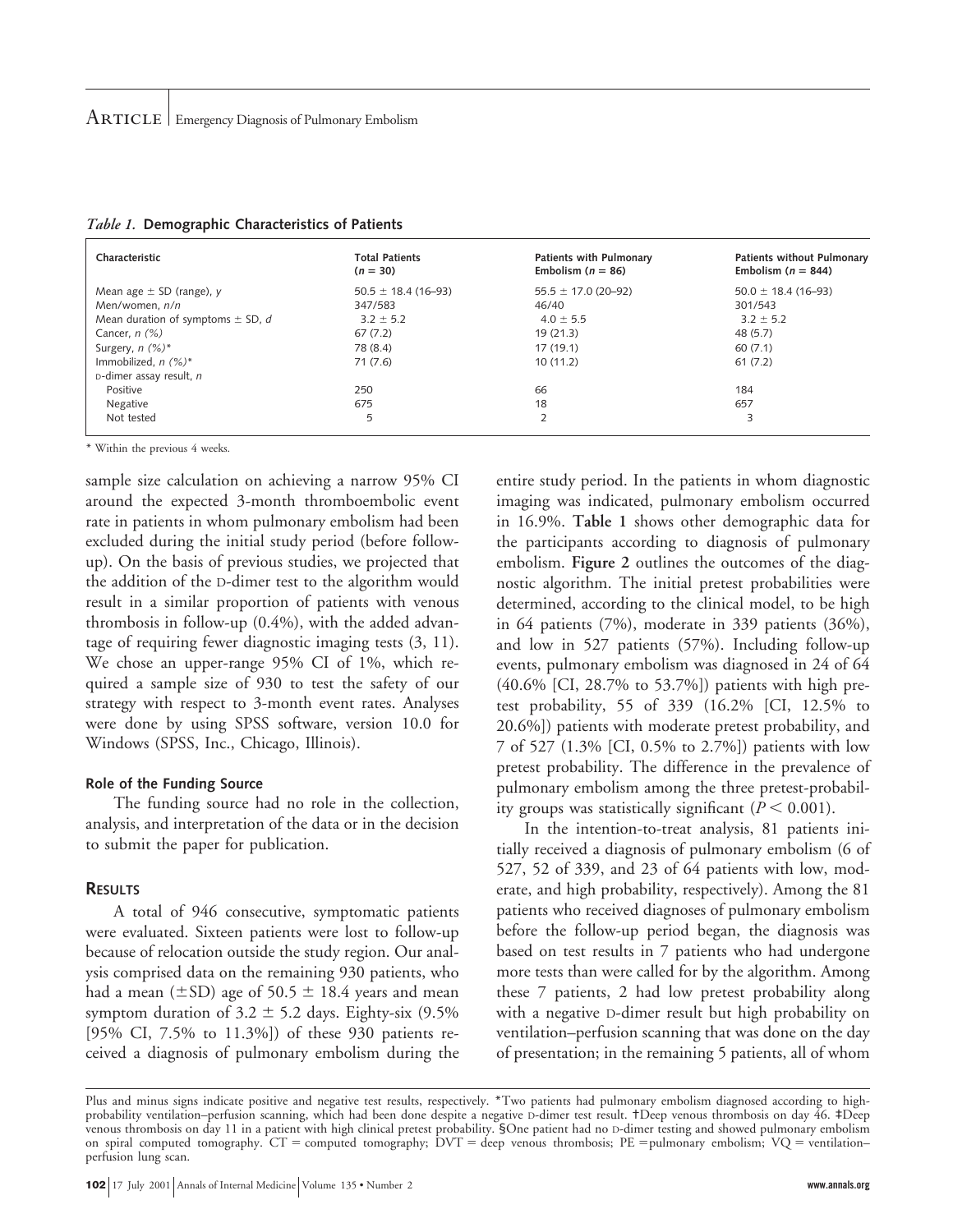

*Figure 2.* **Algorithm for patients with suspected pulmonary embolism.**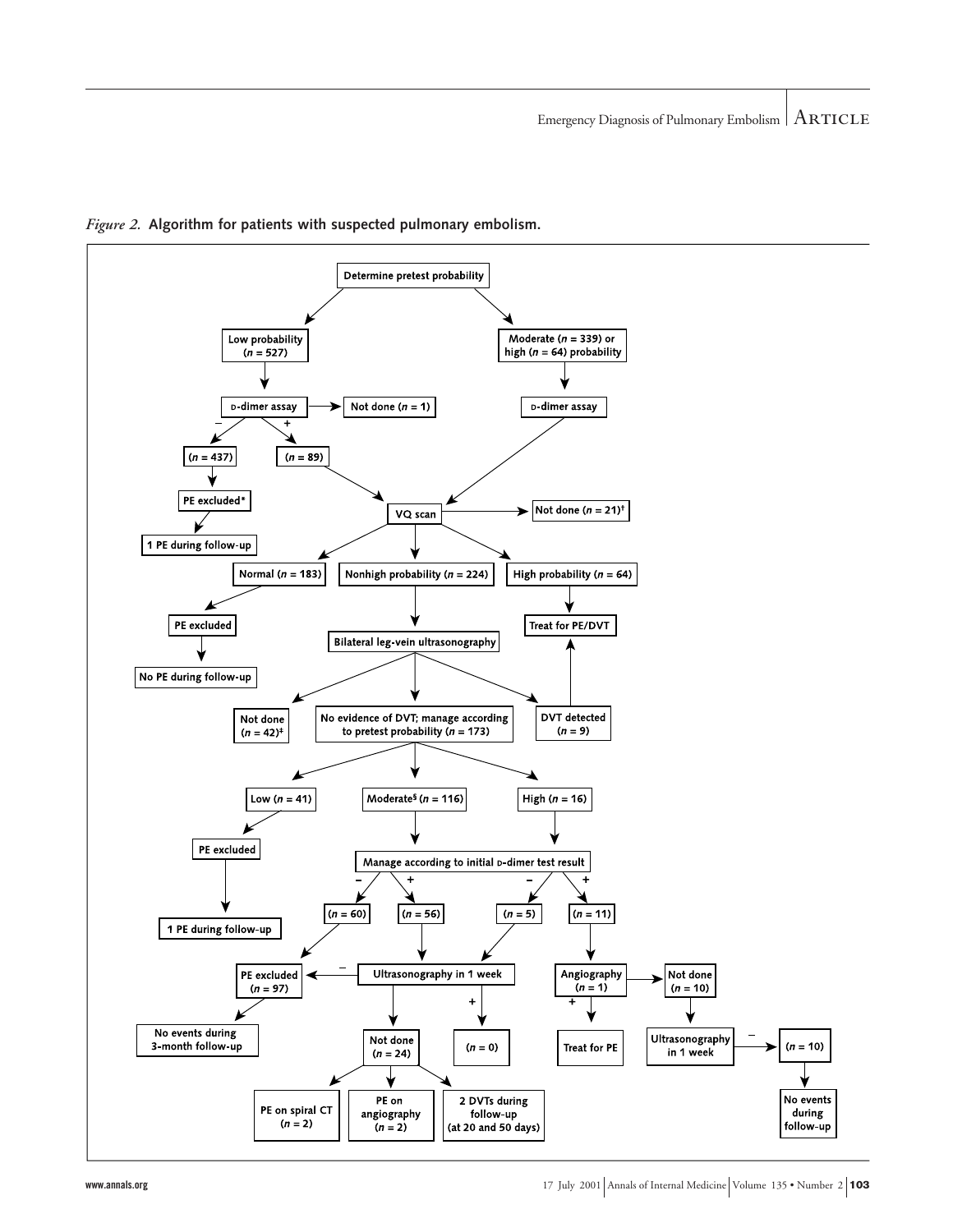| Cause of Death                        | Patients in Whom<br><b>Pulmonary Embolism</b><br>Was Initially<br>Diagnosed | Patients in Whom<br>Pulmonary Embolism<br>Was Initially<br>Excluded | Total<br><b>Patients</b> |
|---------------------------------------|-----------------------------------------------------------------------------|---------------------------------------------------------------------|--------------------------|
|                                       |                                                                             | п                                                                   |                          |
| Metastatic cancer<br>Congestive heart | 1                                                                           | 5                                                                   | 6                        |
| failure                               | O                                                                           | ς                                                                   | ς                        |
| Renal failure                         | ∩                                                                           |                                                                     |                          |
| Sepsis                                | $\mathcal{P}$                                                               | Ω                                                                   | $\mathcal{D}$            |
| Chronic obstruc-<br>tive pulmonary    |                                                                             |                                                                     |                          |
| disease                               | O                                                                           | フ                                                                   | $\mathcal{P}$            |
| Pulmonary                             |                                                                             |                                                                     |                          |
| embolism                              | $\mathcal{P}$                                                               | ∩                                                                   | $\mathcal{D}$            |
| Stroke                                | 0                                                                           |                                                                     |                          |
|                                       |                                                                             |                                                                     |                          |

*Table 2.* **Cause of Death in Patients according to Initial Diagnosis**

had moderate pretest probabilities, spiral computed tomography  $(n = 3)$  or pulmonary angiography  $(n = 2)$ was done (**Figure 2**). Overall, the diagnosis of pulmonary embolism had been excluded during the initial diagnostic investigation (before follow-up) in 849 patients. Seventeen of these 849 patients presented with suspected events during follow-up—6, 9, and 2 patients with low, moderate, and high probability, respectively, according to the pretest clinical model; suspected events were confirmed in 5 (0.6% [CI, 0.2% to 1.4%]) of these patients. During follow-up, of 4 suspected pulmonary emboli and 2 suspected cases of deep venous thrombosis in patients with low pretest probability, 1 pulmonary embolus (on day 16 of follow-up) was confirmed; of 4 suspected pulmonary emboli and 5 suspected cases of deep venous thromboses in the moderate-probability group, 3 cases of deep venous thrombosis (days 20, 46, and 50 of follow-up) were confirmed; and of 2 suspected pulmonary emboli in the high-probability group, 1 (day 34 of follow-up) was confirmed.

Overall, 92 patients had fewer tests done than required by the algorithm, and 4 of the 5 confirmed events during the follow-up period occurred in these 92 patients. Nineteen patients with moderate pretest probability, nonhigh probability on ventilation–perfusion scans, and negative results on initial ultrasonography did not undergo serial (at 1 week) ultrasonography; 2 of these patients developed deep venous thrombosis (on days 20 and 50 of follow-up). Sixteen moderate-probability patients had no diagnostic imaging procedures, and 1 of these patients had deep venous thrombosis during follow-up on day 46. The fourth confirmed event during follow-up in the 92 patients with insufficient imaging testing occurred in a patient with high pretest probability and a non–high-probability ventilation–perfusion scan in whom no initial ultrasonography was performed. This patient returned on day 34 with worsening symptoms, and pulmonary embolism was diagnosed by spiral computed tomography.

We had also planned to analyze the results in the patients in whom the algorithm was correctly followed. In 759 of the 849 patients in whom pulmonary embolism was not found during the initial investigational evaluation (before follow-up), the diagnostic protocol was followed correctly. Only 1 (0.1% [CI, 0.0% to 0.7%]) of these 759 patients developed pulmonary embolism or deep venous thrombosis during follow-up. This event, pulmonary embolism on day 46, occurred in a patient with low pretest probability and test results that were positive on D-dimer, nondiagnostic on ventilation–perfusion scanning, and negative on ultrasonography. The negative predictive value of the D-dimer test was 97.3% (CI, 95.8% to 98.4%) in the entire patient cohort and 99.5% (CI, 98.4% to 99.9%) in the lowprobability group, 93.9% (CI, 89.8% to 96.7%) in the moderate-probability group, and 88.5% (CI, 69.9% to 97.6%) in the high-probability group. No imaging tests were required in 47% of patients, serial ultrasonography was indicated in only 7% of patients and angiography was indicated in 1.1% compared with 0%, 57%, and 3.7%, respectively, in our previous study, in which the D-dimer test was not used in the diagnostic algorithm.

Seventeen patients died during the study. During the initial study period, pulmonary embolism had been diagnosed in 5 of these patients and excluded in the other 12 patients. Of the 12 patients who died but in whom pulmonary embolism initially had been excluded, none were judged to have died of an undiagnosed pulmonary embolism. Of the 5 deaths in patients with a diagnosis of pulmonary embolism, 3 occurred in patients with metastatic cancer (of 7 total patients with metastatic cancer); no autopsy was done. Two patients who had had idiopathic pulmonary embolism died of recurrent disease during treatment (**Table 2**).

#### **DISCUSSION**

Our study represents an advance over previous studies that used diagnostic algorithms. We demonstrated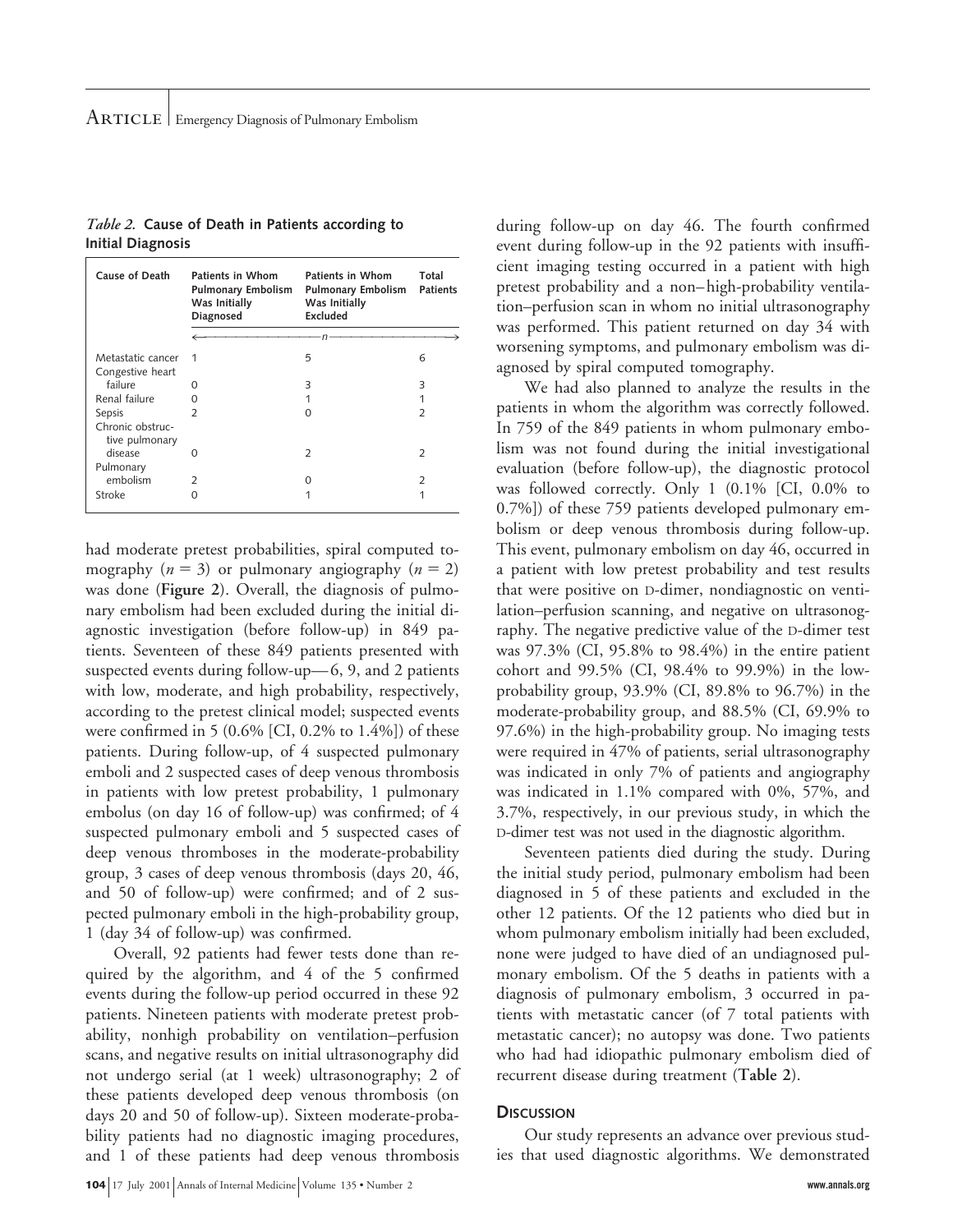that by combining consideration of pretest clinical probability, which was determined according to a clinical model, and results on the SimpliRED D-dimer test, pulmonary embolism can be diagnosed or ruled out safely, with a dramatic reduction in the need for imaging procedures. No patients in whom pulmonary embolism was excluded on the basis of our diagnostic algorithms subsequently died of pulmonary embolism in follow-up, and thromboembolic events during follow-up were rare. In contrast to our previous study, only about half of the patients required imaging tests, 93% of patients had a diagnosis of pulmonary embolism made or ruled out within 24 hours of presentation, and angiography was rarely indicated. Furthermore, this study demonstrated that the clinical model can be applied by emergency physicians to accurately categorize patients' clinical probability of pulmonary embolism and that diagnostic algorithms based on pretest probability and D-dimer test results are feasible in an emergency department.

Diagnosis and exclusion of pulmonary embolism remain problematic. The gold standard, pulmonary angiography, is invasive and expensive, with limited availability and serious potential effects (13). Ventilation– perfusion scanning provides a definitive diagnosis in fewer than 40% of cases (6, 14). These limitations may explain why clinicians often do not pursue definitive objective tests for suspected pulmonary embolism (15– 17). When patients have a nondiagnostic ventilation– perfusion scan, two validated options are pulmonary angiography or serial noninvasive imaging of the leg veins. However, use of these options can be limiting because ideally, diagnostic studies in patients who present to the emergency department should be done on the day of presentation. In addition, pulmonary angiography is invasive, limited in availability, and expensive. Our earlier studies suggested that we could overcome these limitations by identifying patients with low clinical probability of pulmonary embolism in whom a negative result on the SimpliRED D-dimer test should exclude the diagnosis without the need for imaging tests; further testing would be necessary in higher-risk patients, but angiography should rarely be required. We succeeded because our strategy was safe and limited the need for diagnostic imaging tests to 53% of patients. Only 16% (55 of 339) and 25% (16 of 64) of patients with moderate and high probability of pulmonary embolism, respectively, would require testing beyond the day of presentation with our

strategy. Overall, only 7.6% of 930 patients required diagnostic testing beyond the day of presentation, and our strategy virtually eliminates the need for pulmonary angiography. Similarly, our strategy could limit the requirement for spiral computed tomography.

Our study has some limitations. Pulmonary embolism remains a complex diagnosis despite our simplified strategy, and in 92 patients (about 10% of our total sample) the protocol was not followed exactly. Of these 92 patients, 5% (4 of 92) developed deep venous thrombosis or pulmonary embolism during follow-up compared with 0.4% (1 of 759) of patients in whom the protocol was followed completely to exclude pulmonary embolism. On the other hand, 7 patients had extra tests done that resulted in a diagnosis of pulmonary embolism, and one could consider that 1% (8 of 759) could have had events in follow-up; however, we do not hold this opinion. In two patients, both with negative D-dimer results and low clinical probability, pulmonary embolism was diagnosed according to a high-probability lung scan on the day of presentation. We are uncertain how the physicians in these cases could have considered the clinical probability to be low and yet ordered a ventilation– perfusion scan, which was then read as high probability. Perhaps the concept of "pulmonary embolism is as likely as or more likely than an alternative diagnosis" was misunderstood in these cases. Otherwise, the clinician would not have ordered the scan. According to our model, if pulmonary embolism is as likely as or more likely than any other diagnosis to cause the patient's symptoms, the patient should not be assigned low clinical probability. Furthermore, if the patients truly had low pretest probability, then the post-test probability of pulmonary embolism after a high-probability ventilation–perfusion scan is only 40%; thus, pulmonary embolism may not have been present. In the group with moderate pretest clinical probability, we attempted to decrease the requirement for serial ultrasonography by recommending this test only in patients for whom results are nondiagnostic on ventilation–perfusion scanning, normal on initial ultrasonography, and positive on the D-dimer test. Regardless, the attending physicians and patients were not always comfortable with this approach, as reflected by spiral computed tomography in 3 patients (1 of whom was not even sent for ultrasonography), pulmonary angiography in 2 patients (both of which were diagnostic of pulmonary embolism), and the patient's or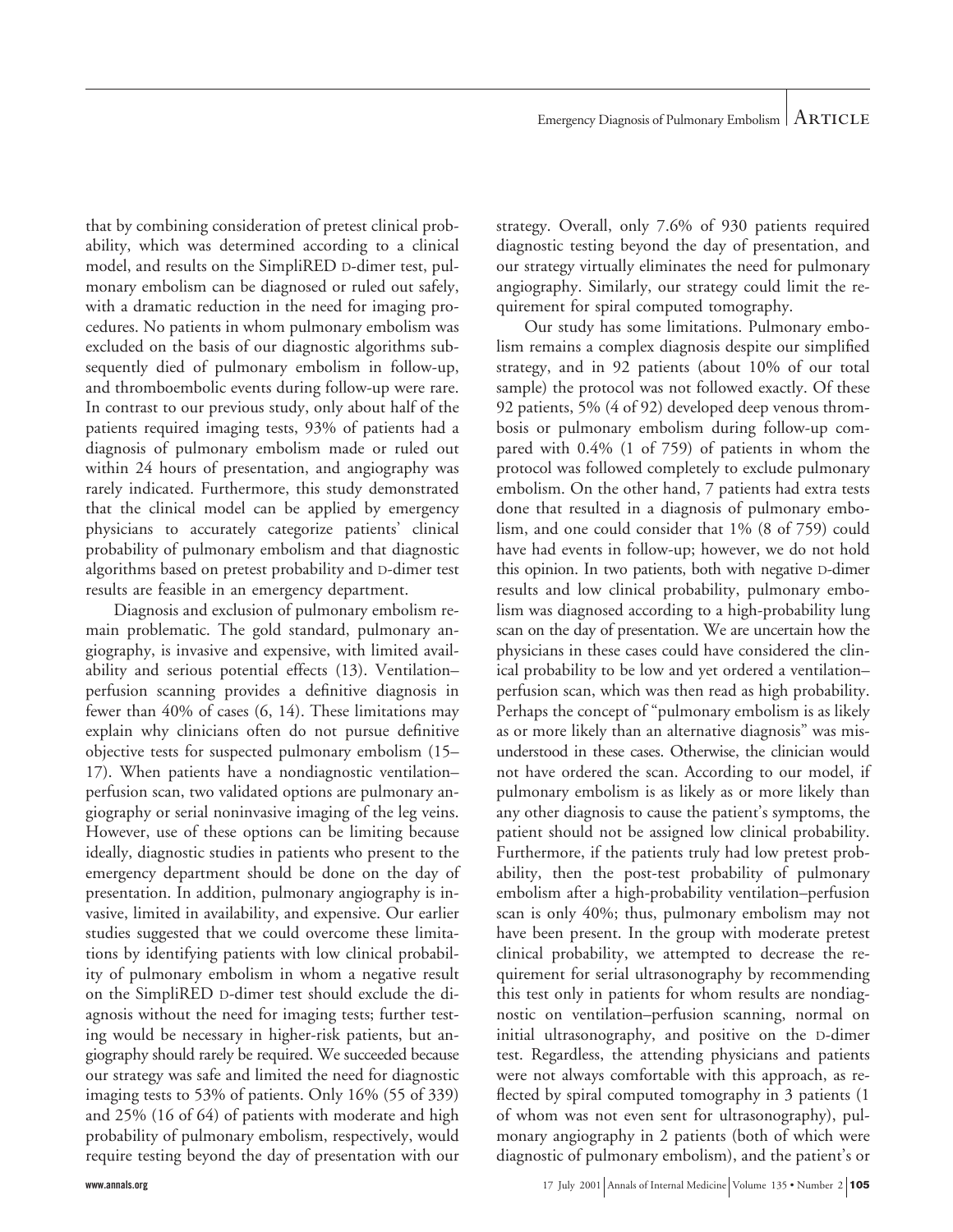physician's decision to decline the use of serial testing in 19 cases. This does not mean the algorithm failed or that these patients would not have been given a diagnosis if the algorithm had been followed. Apparently, use of serial testing is safe but inconvenient.

A possible limitation to our study is the low prevalence of pulmonary embolism in our sample; this may suggest that the patients were at lower risk. For the many patients who present to the emergency department with undifferentiated, often pleuritic, chest pain with normal chest radiographic findings, pulmonary embolism must be considered and investigated by using electrocardiography and physical examination. In addition, we believe this low prevalence reflects what will be seen in practice as use of D-dimer tests increases because of wider availability. As with all new and easier diagnostic tests, initial accuracy studies describe high prevalence of disease, but as the test becomes more widely available, the rates decrease. For a potentially fatal disease such as pulmonary embolism, this is not inappropriate. With more widespread testing and use of D-dimer tests as a screening tool, tests with a higher specificity, such as the SimpliRED, become more important. It is possible that the results of our study may not apply to a patient population with a higher prevalence of thromboembolic disease.

We deliberately chose to use a D-dimer test with a higher specificity and lower sensitivity than enzymelinked immunosorbent assay D-dimer tests to maximize the proportion of patients with suspected pulmonary embolism in whom the diagnosis could be excluded without using imaging procedures. This decision necessitates the use of the D-dimer in conjunction with pretest clinical probability, because the overall negative predictive value of such a D-dimer test is insufficient to rule out pulmonary embolism independently. On the other hand, Perrier and colleagues (12) demonstrated the utility of using D-dimer testing without clinical probability in patients presenting to the emergency department with suspected pulmonary embolism when a D-dimer test with a higher sensitivity than the SimpliRED is used (12). However, in that study, only 36% of the patients had pulmonary embolism excluded on the basis of a normal D-dimer result; furthermore, 11% of patients required pulmonary angiography. The combination of the clinical prediction rule score of less than 2 and a negative result on SimpliRED D-dimer assay excluded pulmonary embolism in 47% of the patients enrolled in

our study, and angiography was indicated according to study protocol in about 1% of patients.

Two other studies have used the SimpliRED D-dimer test to determine management of patients with suspected pulmonary embolism. In one study, in an emergency department setting, D-dimer had no benefit (4). However, this study had many limitations, including a small number of patients  $(n = 173)$ , the recruitment of patients with suspected pulmonary embolism or deep venous thrombosis, a high prevalence of disease (suggesting inclusion bias), noteworthy proportion of patients lost to follow-up, lack of confirmation of thromboembolic events during follow-up, and diagnosis of pulmonary embolism based only on a high-probability lung scan. The other study described a small sample of hospitalized and ambulatory patients (18); treatment was safely withheld in 66 of the patients with lung scans of nondiagnostic probability, nondiagnostic clinical probability, and negative D-dimer results. New noninvasive imaging tools for diagnosing pulmonary embolism have been examined, including spiral computed tomography of the thorax and magnetic resonance imaging (19, 20). However, these are expensive and not widely available in many countries; most important, their use has not been validated in large studies. Indeed, in the only management study using spiral computed tomography, more than 5% of patients in whom pulmonary embolism was excluded on the basis of computed tomographic findings subsequently had pulmonary embolism during 3-month follow-up (21). A randomized trial comparing a management strategy such as ours with spiral computed tomography is needed.

If adopted, the application of our bedside method in emergency department patients may save health care resources, reduce inconvenience to patients, and limit risks to patients by averting unnecessary presumptive treatment and further diagnostic testing.

From the University of Ottawa, Ottawa, and University of Western Ontario, London, Ontario; Dalhousie University, Halifax, Nova Scotia; and University of British Columbia Vancouver, British Columbia, Canada.

**Grant Support:** By a grant from the Heart and Stroke Foundation of Nova Scotia and Ontario grant NA 3304. Dr. Philip Wells is a recipient of a Canada Research Chair; Dr. Stiell is a recipient of a Distinguished Scientist Award from the Canadian Institute of Health Research; Dr. Anderson is a Research Scholar of Dalhousie University; and Dr. Kovacs is an Internal Scholar of the Department of Medicine, University of Western Ontario.